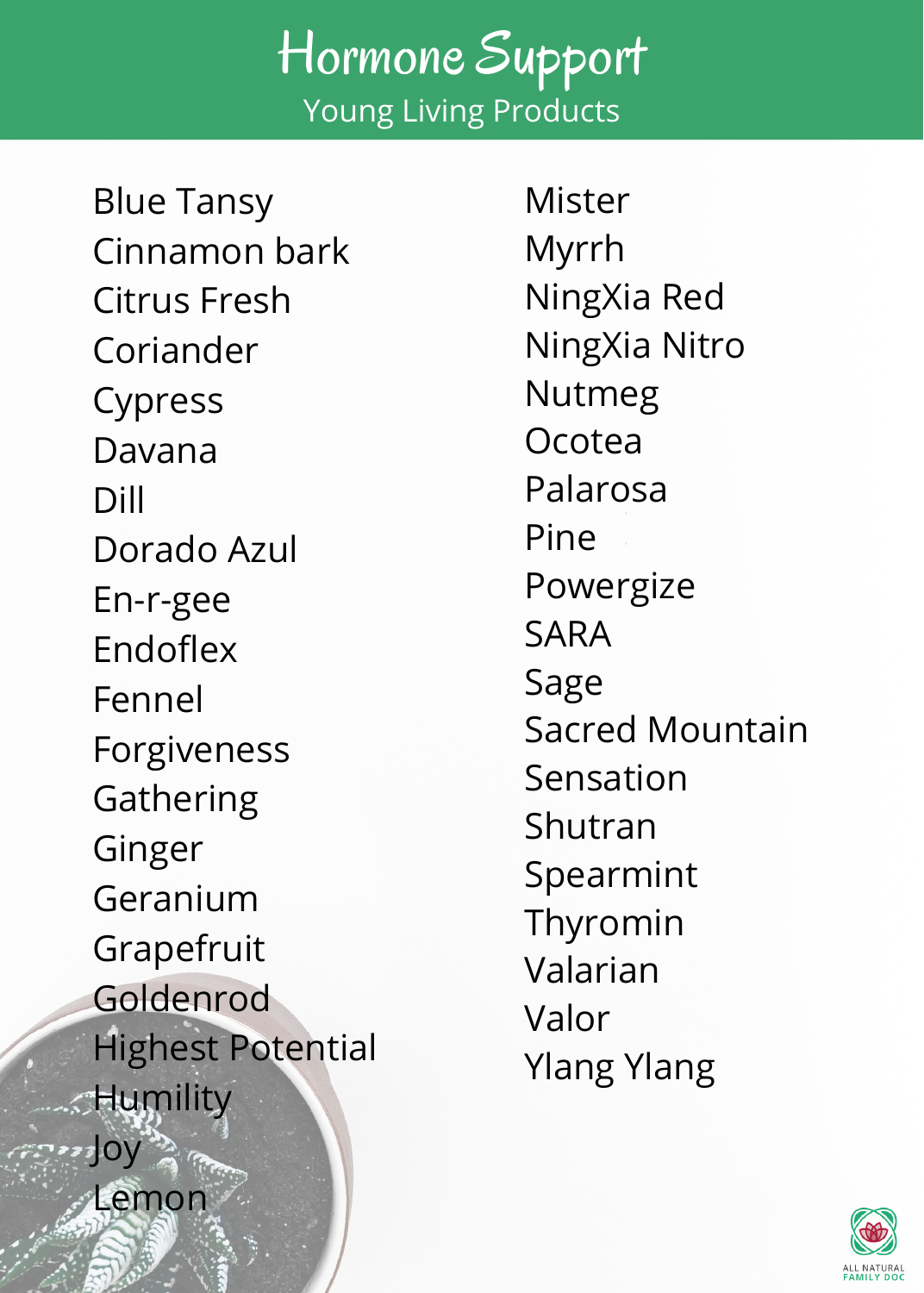# Vitamin-Rich Food Lists

## Vitamin A Vitamin B

Beef liver Black-eyed peas Broccoli **Carrots** Cod liver oil Red bell pepper Spinach Sweet potato

### Vitamin D

You can't easily get Vitamin D from foods, so your best bet is to get out in the sun! But before you do, make sure you have healthy fats in your diet, like avocados, olive oil, coconut oil, etc.

Avocados Brown rice, barley, millet Citrus Fruits Dark, leafy greens Eggs Fish Legumes Poultry Red meat Seeds and nuts

## Vitamin K

Asparagus Broccoli Brussel Sprous Cabbage Cucumber Green beans Kiwi Leafy greens **Okra** Pickles

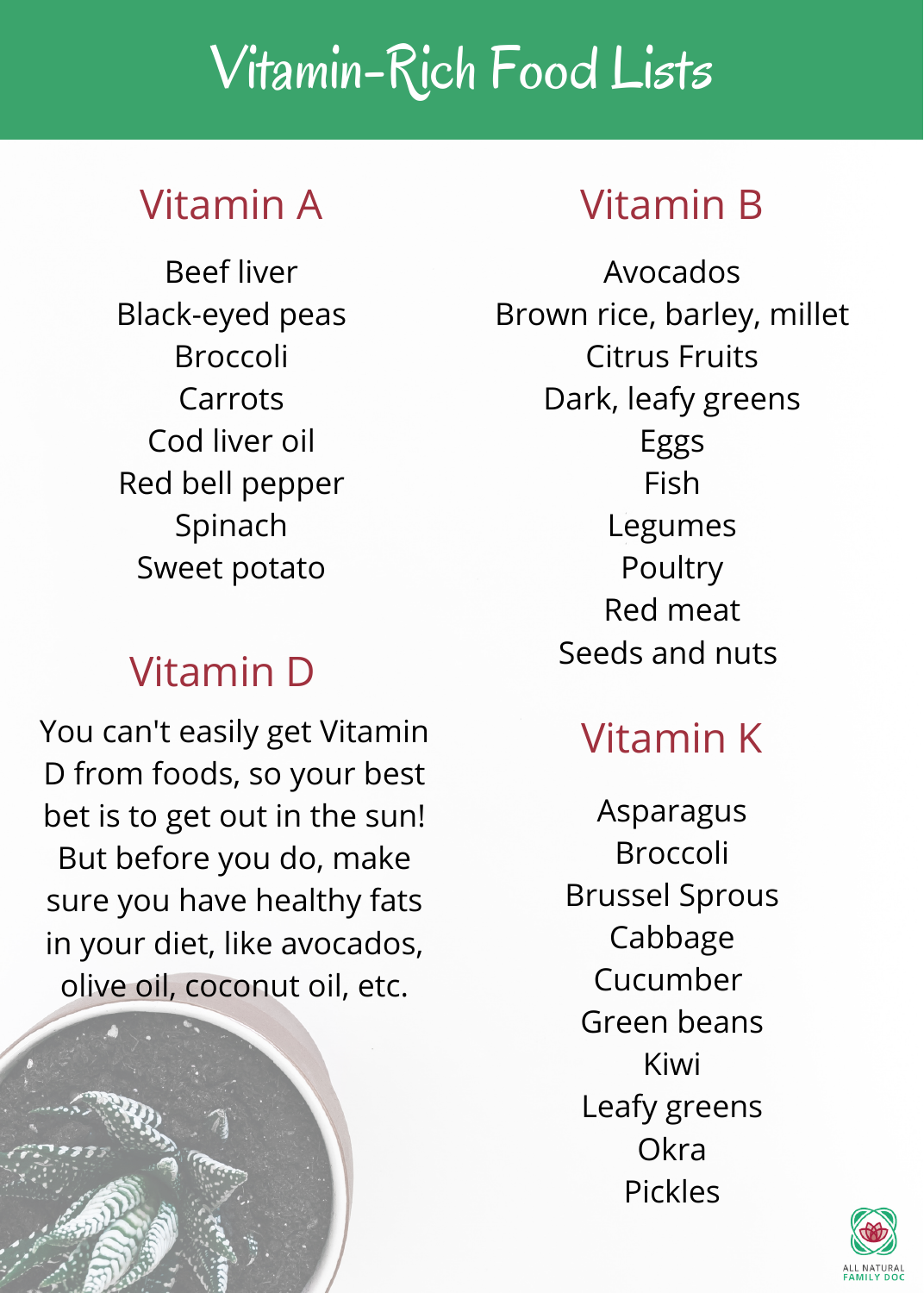# Menstruation (Period) Support

- Use organic cotton products or switch to alternatives like cups and underwear.
- Use supportive products like organic teas, YL essential oils (Endoflex, PanAway, etc.), and SP supplements (Spanish Black Radish) to ease symptoms.

## Avoid

- Conventional tampons made with toxic cotton.
- OTC products that cause liver issues and can irritate your stomach.